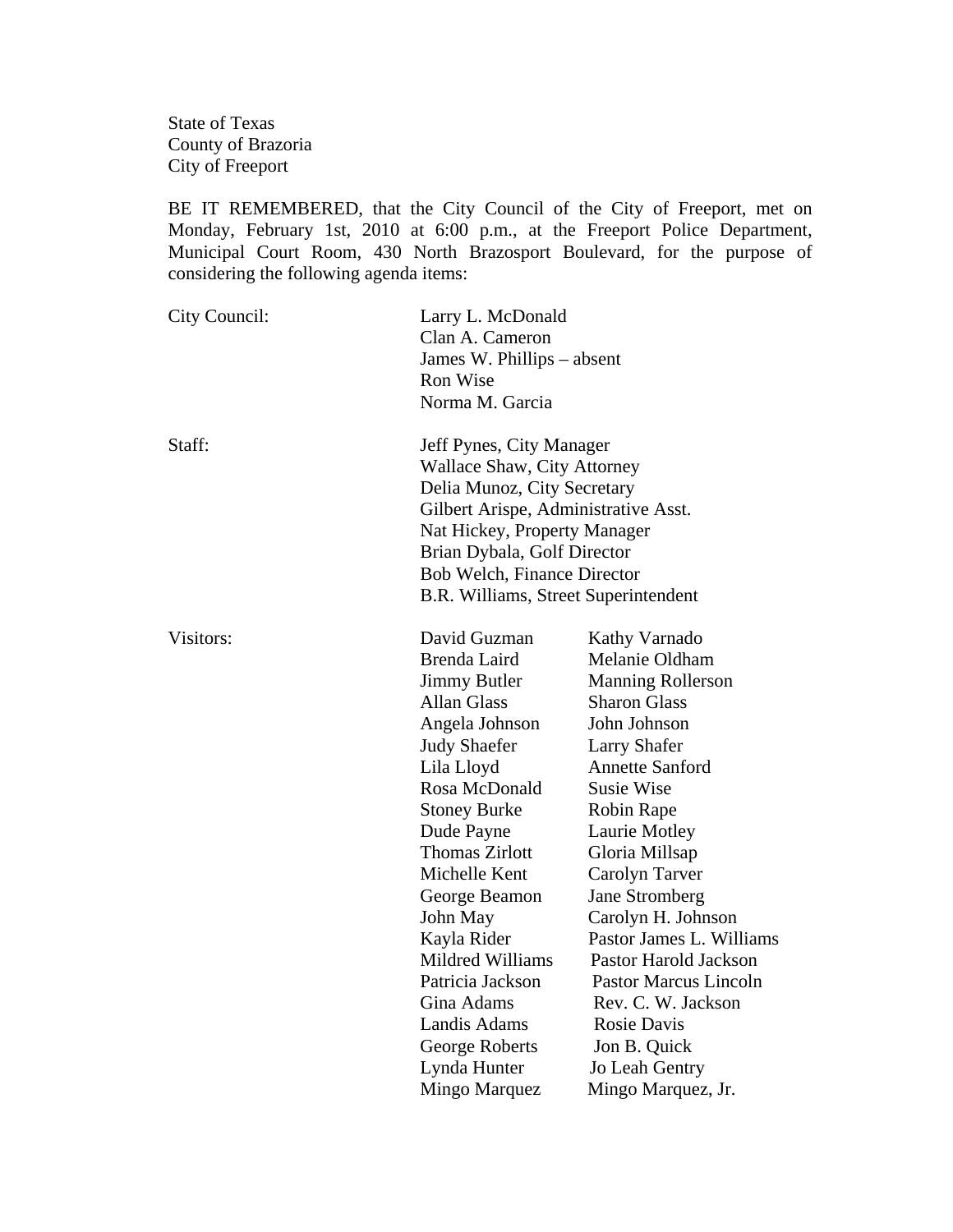## Call to order.

Mayor McDonald called the meeting to order at 6:01 p.m.

## Invocation.

City Attorney Wallace Shaw offered the invocation.

Pledge of Allegiance.

Mayor McDonald led the Pledge of Allegiance.

Consideration of approving the January 19th, 2010 Council Minutes.

On a motion by Councilman Cameron, seconded by Councilwoman Garcia, with all present voting "aye", Council unanimously approved the January 19th, 2010 Council Minutes.

Attending citizens and their business.

Manning Rollerson stated that he has seen a lot of chiefs come and go and asked what the new chief would propose differently for the community.

Consideration of rescheduling February 15th, 2010 Council Meeting to February 16th 2010, due to President Day Holiday.

On a motion by Councilman Cameron, seconded by Councilwoman Garcia, with all present voting "aye", Council unanimously approved rescheduling February 15th, 2010 Council Meeting to February 16th 2010, due to President Day Holiday.

Consideration of selling or donating Block 183, Lot 8, Freeport Townsite, known as 1719-1721 West 8<sup>th</sup> Street to Habitat for Humanity, Tax Id. 4201-1860-000.

On a motion by Councilman Wise, seconded by Councilman Cameron, with all present voting "aye", Council unanimously approved to table this item.

Consideration of setting a date for a Joint Public Hearing with the Planning Commission to consider allowing RV Parks by a Specific Use Permit in all zones except  $R-1 & R-2$ .

On a motion by Councilman Cameron, seconded by Councilwoman Garcia, with all present voting "aye", Council unanimously set March l, 2010 for a Joint Public Hearing with the Planning Commission to consider allowing RV Parks by a Specific Use Permit in all zones except R-1 & R-2.